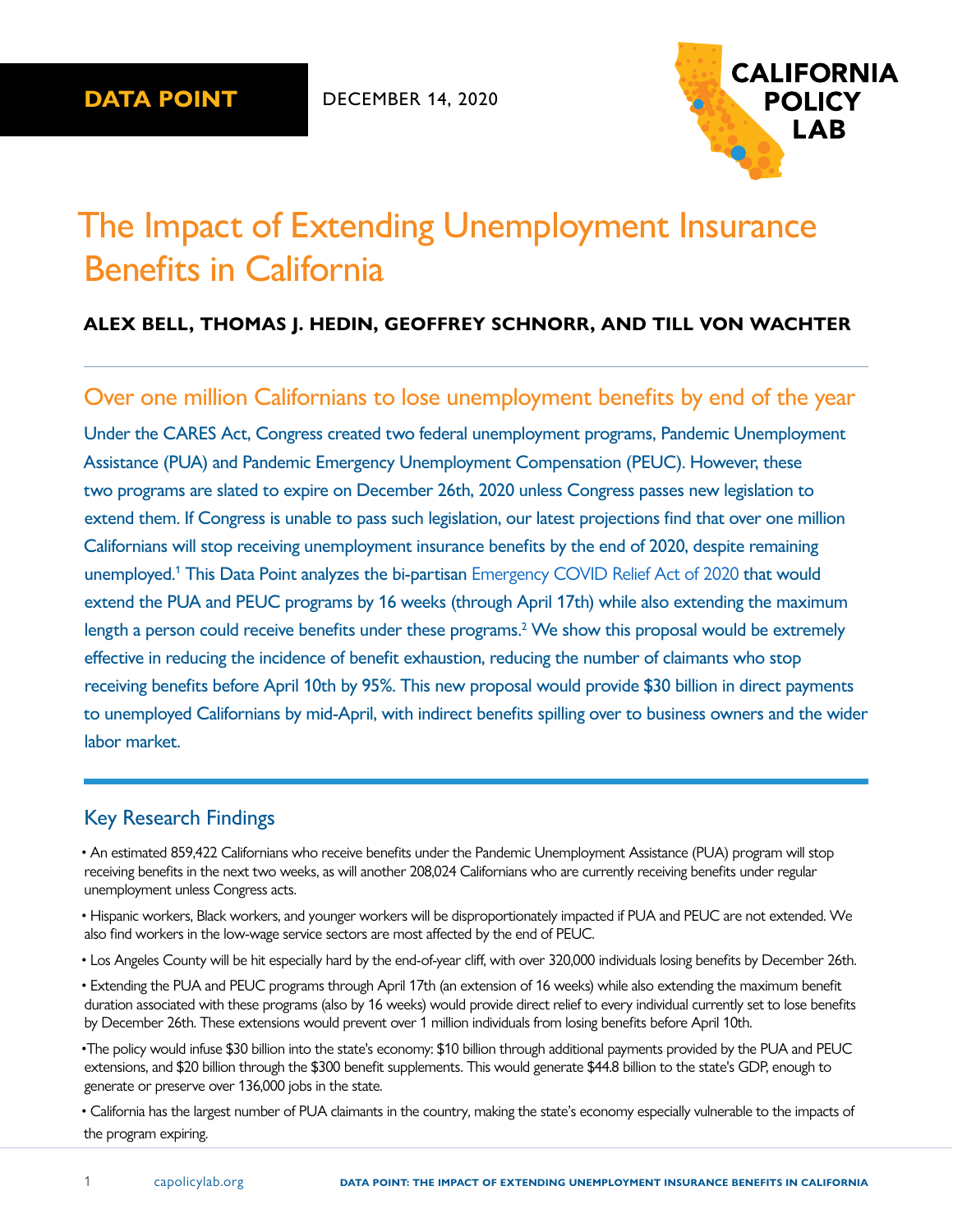

<span id="page-1-0"></span>FIGURE 1A: Individuals Currently Receiving PUA and Regular Benefits Projected to Exhaust Under the Current Policy Framework (Cumulative)

#### This projection only includes claimants who are currently receiving UI. It does not include claimants entering the UI system after November 28th.

### Impact in California if Congress Fails to Extend PUA and PEUC Benefits

Figures 1A and [1B](#page-2-0) illustrate our updated projections under the current scenario that the PUA and PEUC programs are allowed to expire without replacement. By December 26th, over one million claimants will be pushed off of benefits. This number consists of 859,422 current PUA claimants who will stop receiving benefits (despite remaining unemployed) and another 208,024 claimants who are currently receiving regular UI benefits (Appendix [Figure 2](#page-15-0)). These 208,024 regular UI claimants will be impacted despite the fact that 13 weeks of extended benefits through the Federal-State Extended Duration (Fed-Ed) will remain in place in California past December 26th. That is because some claimants (those who had lower prior earnings or seasonal work histories) who are currently receiving PEUC will not qualify for Fed-Ed.

### Low-Income Claimants in Accommodation and Food Services, Administrative Support, and Retail Trade More Likely to be Affected by Expiration of PEUC Benefits

Our [November 19th](https://www.capolicylab.org/publications/november-19th-analysis-of-unemployment-insurance-claims-in-california-during-the-covid-19-pandemic/) report illustrated the demographic composition of claimants projected to exhaust. Exhaustees are disproportionately Hispanic, while Black claimants and younger claimants on regular UI were also especially likely to exhaust.<sup>[3](#page-11-0)</sup> This Data Point builds upon that analysis by studying the industry composition of regular UI claimants expected to lose benefits as well as providing a county-level analysis of these individuals. We do not observe industry information for PUA claimants.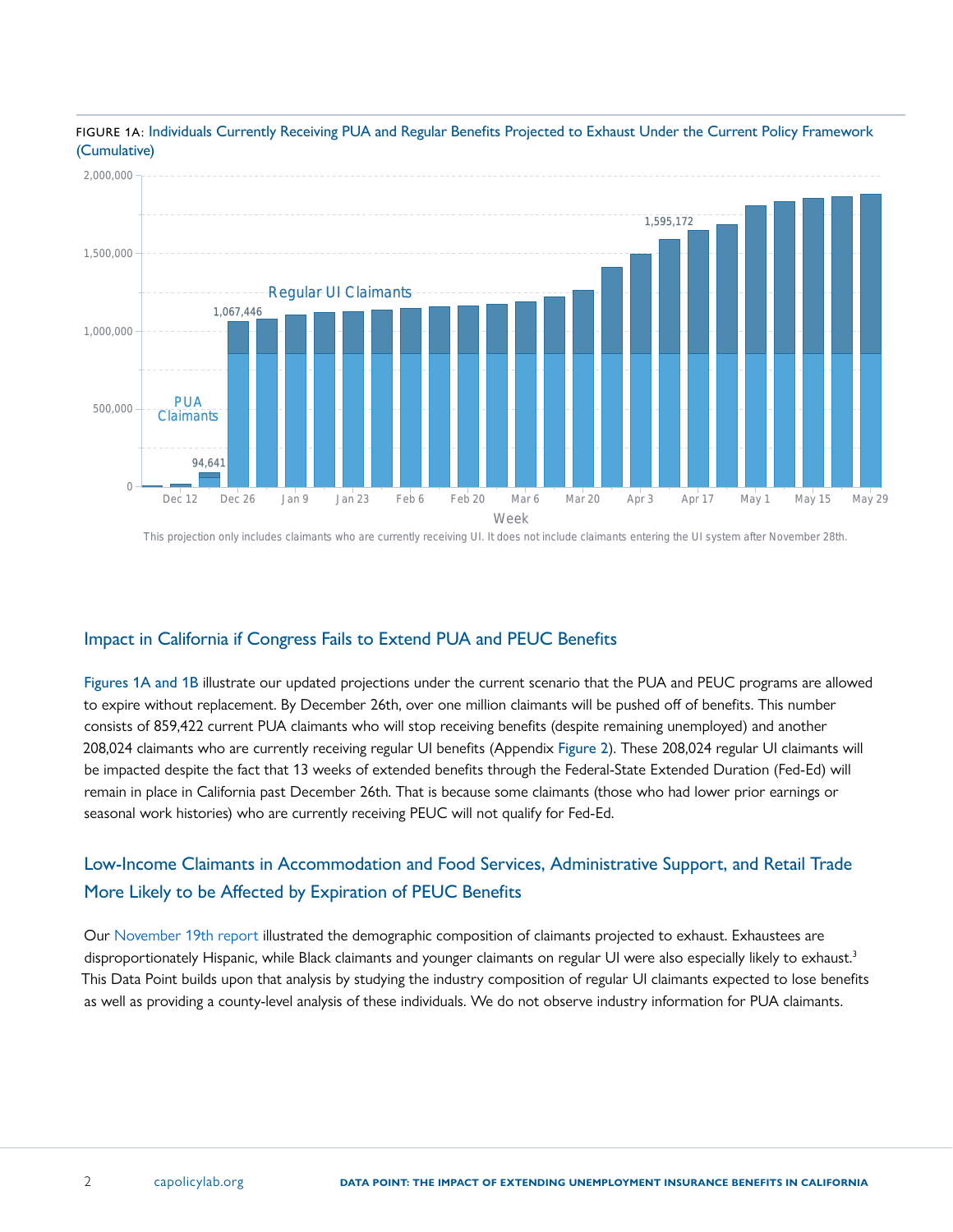

<span id="page-2-0"></span>FIGURE 1B: Individuals Currently Receiving Regular UI Benefits Projected to Exhaust Under the Current Policy Framework

FIGURE 2: Individuals Receiving Regular UI Benefits Expected to Exhaust by December 26th, 2020, under the Current Policy Framework

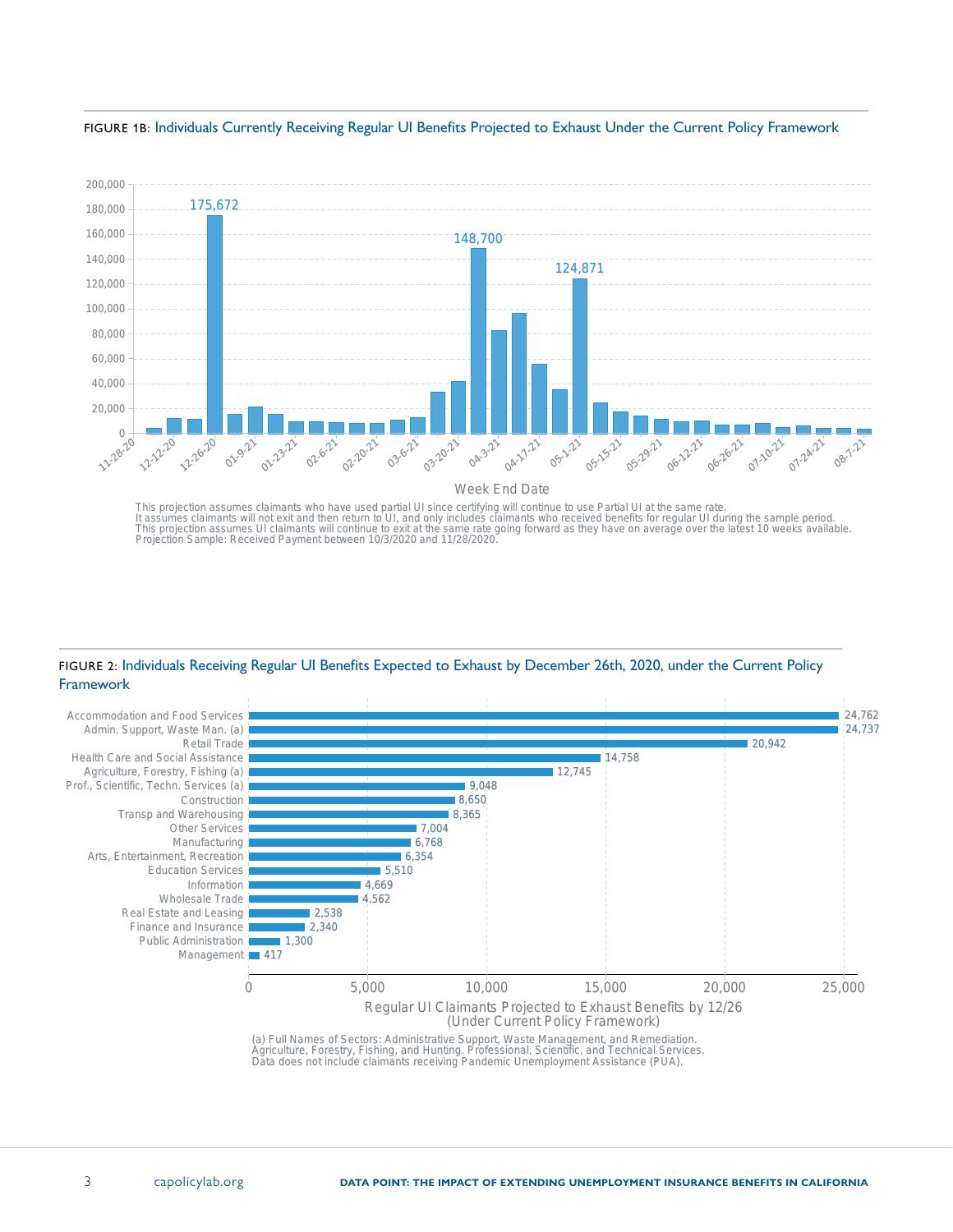#### <span id="page-3-0"></span>FIGURE 3: Number of Individuals Currently Receiving PUA and PEUC Benefits Projected to Exhaust on Dec. 26th under the Current Policy Framework (Top 20 counties in California)



Top 20 Counties (in terms of projected exhaustees) only. This figure includes claimants currently receiving regular and PUA benefits.

[Figure 2](#page-2-0) shows that the largest group of claimants losing regular UI benefits previously worked in the Accommodation and Food Services or Administrative Support industries (with nearly 25,000 individuals from each posed to lose access to benefits), followed closely by Retail Trade. Our previous research (Table 9, [November 19th Report\)](https://www.capolicylab.org/publications/november-19th-analysis-of-unemployment-insurance-claims-in-california-during-the-covid-19-pandemic/) illustrates that median Weekly Benefit Amounts for these industries are well below that of other industries (the median WBA was \$345 Statewide, vs. just \$277 for Accommodation and Food Services workers), indicating that the expiration of CARES Act programs will disproportionately harm lower-income workers. [Appendix Figure 3](#page-16-0) shows the share of current (regular UI) claimants expected to lose their benefits by December 26th. We see that workers from the agriculture industry are especially likely to exhaust benefits by December 26th. This is likely due to how the FED-ED eligibility restrictions require earnings to be spread over the base period, thus limiting access to benefit extensions for workers from seasonal industries.

Figure 3 illustrates the geographic distribution of claimants projected to lose benefits. We see that Los Angeles County is expected to see over 320,000 claimants lose benefits by the end of the year. [Appendix Figure 1](#page-15-0) shows the percent of regular UI claimants from each county who are expected to be pushed off of benefits. We see that claimants from Imperial County, (one of the lowest-income counties in the state) are especially likely to lose access to UI benefits if no extension is passed. Due to similar eligibility restrictions that we see driving differences in the industry exhaustion rates, more rural counties find themselves with higher shares of claimants affected.

### Projecting Impact of PUA and PEUC Expirations on California workers

California finds itself especially vulnerable to the economic effects of the CARES Act expiring, with far more PUA claimants than any other state and an exceptionally large accommodation and food service industry.<sup>[4](#page-11-0)</sup> The expiration of PUA (should the policy framework remain unchanged) comes as COVID-19 cases are surging and increasingly stringent restrictions on business activities and stay-at-home orders are being imposed, along with a sudden jump in initial claims in California for the week ending December 5th. As of December 6, 2020, an estimated 85% of Californians will be impacted by stay-at-home orders that will last at least through Christmas.<sup>5</sup> At the same time, the fraction of Californians experiencing food insecurity has risen by 23%, while over 53% of renters feel uncertain they can afford rent.<sup>[6](#page-11-0)</sup>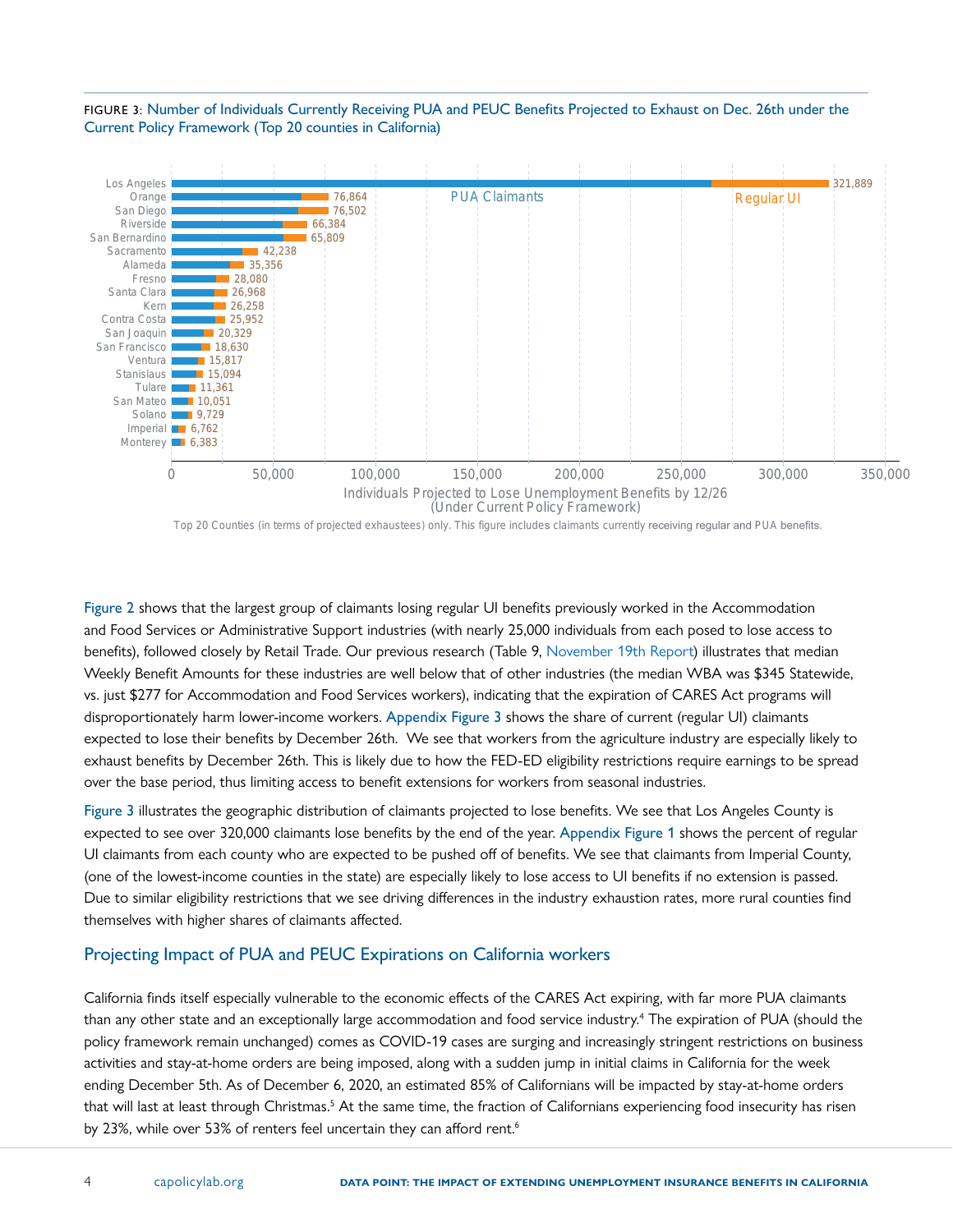<span id="page-4-0"></span>This Data Point estimates the impact if the [Emergency COVID Relief Act of 2020](https://www.cnbc.com/2020/12/14/coronavirus-stimulus-updates-bipartisan-relief-bill-will-be-released.html) is approved by Congress and PUA and PEUC are extended in California until April 17th, while simultaneously granting 16 additional weeks of benefits to claimants (increasing the benefit duration from 46 weeks of PUA benefits to 62). Using a similar projection model to that of our [November 19th report,](https://www.capolicylab.org/publications/november-19th-analysis-of-unemployment-insurance-claims-in-california-during-the-covid-19-pandemic/) but tailored to this proposal, we estimate that only 79,494 individuals will have exhausted benefits by April 10, 2021 if these programs were to be extended ([Figure 4](#page-6-0)). This is over 1.5 million fewer individuals (a 95% reduction) than if PUA and PEUC were to expire as planned on December 26th, 2020.[7](#page-11-0) Note that this estimate does not include claimants who may re-open their claims before this date, and would otherwise exhaust if not for the program. Given the recent trends in initial claims (the overwhelming majority of which are additional), this estimate should be considered a lower bound.

By April 17th, this new proposal would provide nearly \$30 billion<sup>[8](#page-11-0)</sup> in UI benefits to jobless Californians and deliver a much-needed boost to the California economy. Given the large fiscal multiplier from providing payments to the long-term unemployed (who are likely to spend the money quickly), one can reasonably expect a GDP increase of around \$44.8 billion<sup>[9](#page-11-0)</sup> - enough to indirectly generate/preserve nearly 136,000 jobs – while also helping struggling California businesses stay afloat. These numbers will continue to grow throughout 2021, and may rise or fall depending on the state of the labor market.

As a result of extending PUA and PEUC, Californians would receive an additional 38 million benefit payments<sup>10</sup> by April 17theach directed to unemployed workers who would likely be fully cut off from benefits in the absence of Congressional action. As discussed above, these benefits would be concentrated among workers hardest hit by the COVID-19 pandemic, such as Black workers, female workers, younger workers, and workers in low-wage service sectors.

This estimate combines both the effects of the described extensions and the \$300 supplement to benefit payments. This estimate is composed of \$30.2 billion in economic activity resulting from the \$300 supplements, and \$14.6 billion in activity from the PUA and PEUC extensions.

CPL previously analyzed the impact of the \$600 Federal Pandemic Unemployment Compensation program and the \$300 Lost Wages Assistance Program in California. The average weekly benefit amount in California is \$345, or \$1,380 per month. Adding a \$300 supplement would raise this to \$645 of income per week (\$2,580 per month). To put this in perspective, the median family income (MFI) in California is \$86,165, which comes out to \$7,180 each month. HUD considers \$3,016 per month to be the threshold for "Very Low Income" for a family of three. Since the maximum WBA is \$450 in California, even with this extra \$300 benefit (leading to a total of \$3,000 per month), a family of three with one claimant receiving UI and this extra benefit would still be considered "Very Low Income" by HUD. As a comparison, the now-expired FPUC benefits (\$600 per week), would have raised this person's weekly payment to \$1,050 (\$4,200 per month), moving that family of three up to HUD's "Low Income" threshold.

For more context, please see our previous data points focused on these two programs:

[Data Point: Lost Wages Assistance Program in California](https://www.capolicylab.org/publications/lost-wages-assistance-program-in-california/) (Sept 1, 2020)

[Impact of the \\$600 Federal Pandemic Unemployment Compensation Program in California](https://www.capolicylab.org/publications/federal-pandemic-unemployment-compensation-program-in-california/) (July 27, 2020).

This new proposal is one way to extend the benefits of the PUA and PEUC program; adjusting the two restrictions (calendar end-date and duration limits) in different ways would enable policymakers to target relief towards different groups of workers, while increasing or decreasing the overall benefits paid through the program.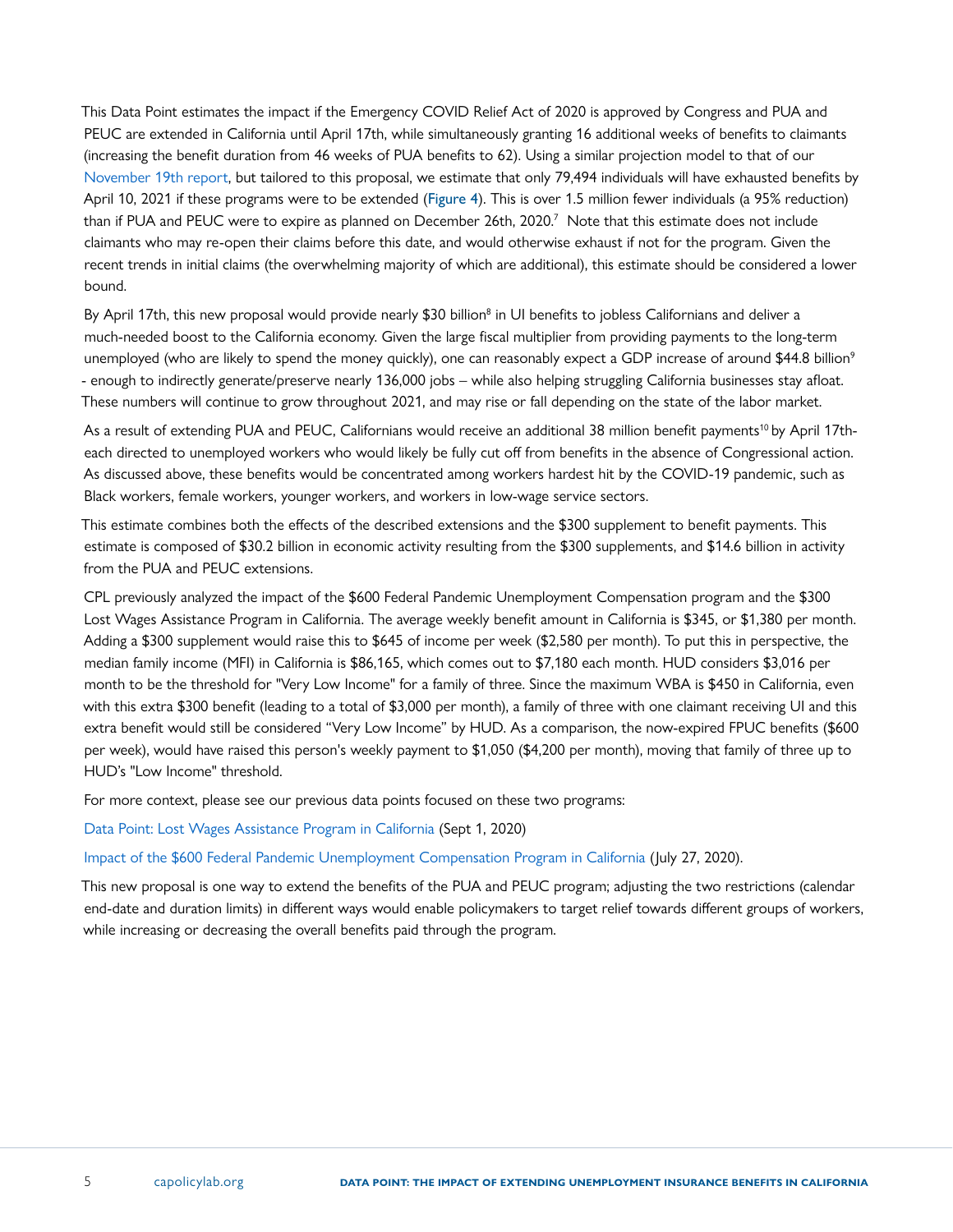### <span id="page-5-0"></span>What Makes this Policy Framework so Effective at Preventing Exhaustions

There are two reasons a claimant might stop receiving benefits despite remaining unemployed: the calendar end-dates of CARES Act programs (PEUC and PUA are set to expire on December 26th), and program duration limits. For example, the PUA program currently only provides up to 46 weeks' worth of benefits.[11](#page-11-0) The various programs and extensions for regular UI (such as PEUC) each have their own duration restrictions. Even if federal legislation extended the PUA program to April 2021, if such an extension were not coupled with an increase in the maximum benefit duration associated with the program, then a substantial number of claimants would still stop receiving benefits well before then due to the 46 week limit.

The extensions in the Emergency COVID Relief Act of 2020 loosen both of these constraints, allowing claimants to claim 62 weeks of benefits under PUA instead of the 46 currently provided, and increasing the maximum duration of PEUC benefits from 13 weeks to 29. The extensions we analyze simultaneously allow claimants to use these benefits until April 17th, 2021 instead of the current end-date of December 26th. Analogous to the current PUA program, claimants who exhaust regular UI, but have used fewer than 62 weeks' worth of benefits, would be eligible to transfer to PUA.

This proposal would lead to drastically different outcomes for claimants who filed early on in the crisis, which is the case for most PUA claimants. For example, consider a claimant who started a PUA claim in the first wave of the crisis, in the week ending March 21st. Under the current policy framework, they would be pushed off of benefits on December 26th, 2020 when PUA expires. Under the proposed policy framework, the claimant would continue to receive benefits until the expiration of the program on April 17th.

However, if PUA were extended far into 2021, but duration limits were not expanded, this claimant would still be pushed off of benefits at the end of January because they would have used up their 46 weeks[.12](#page-11-0) In other words, even if the PUA program did not "expire" for 16 more weeks, unless maximum benefit durations are also expanded, a substantial number of claimants would lose benefits 4 just weeks later than the current scenario. *To be effective at preventing exhaustions, any extension of PUA or PEUC should extend both the calendar end-date and the duration restrictions on eligibility.*

Under this new proposal, any claimant who began their claim March 21st, 2020, or later could continue to receive benefits until mid-April, 2021 when the PUA program expires. For claimants who started claims prior to mid February 2020 (about a month before the labor crisis began), the 62-week cap on benefits may mean they would stop receiving benefits before the new PEUC and PUA programs expire, (if they have been continuously unemployed since starting their claim) though they would still receive benefits longer than under the current framework. Appendix Table A3 shows how these extensions to the calendar end-dates and maximum benefit durations affect the timing of exhaustion for various UI claimants.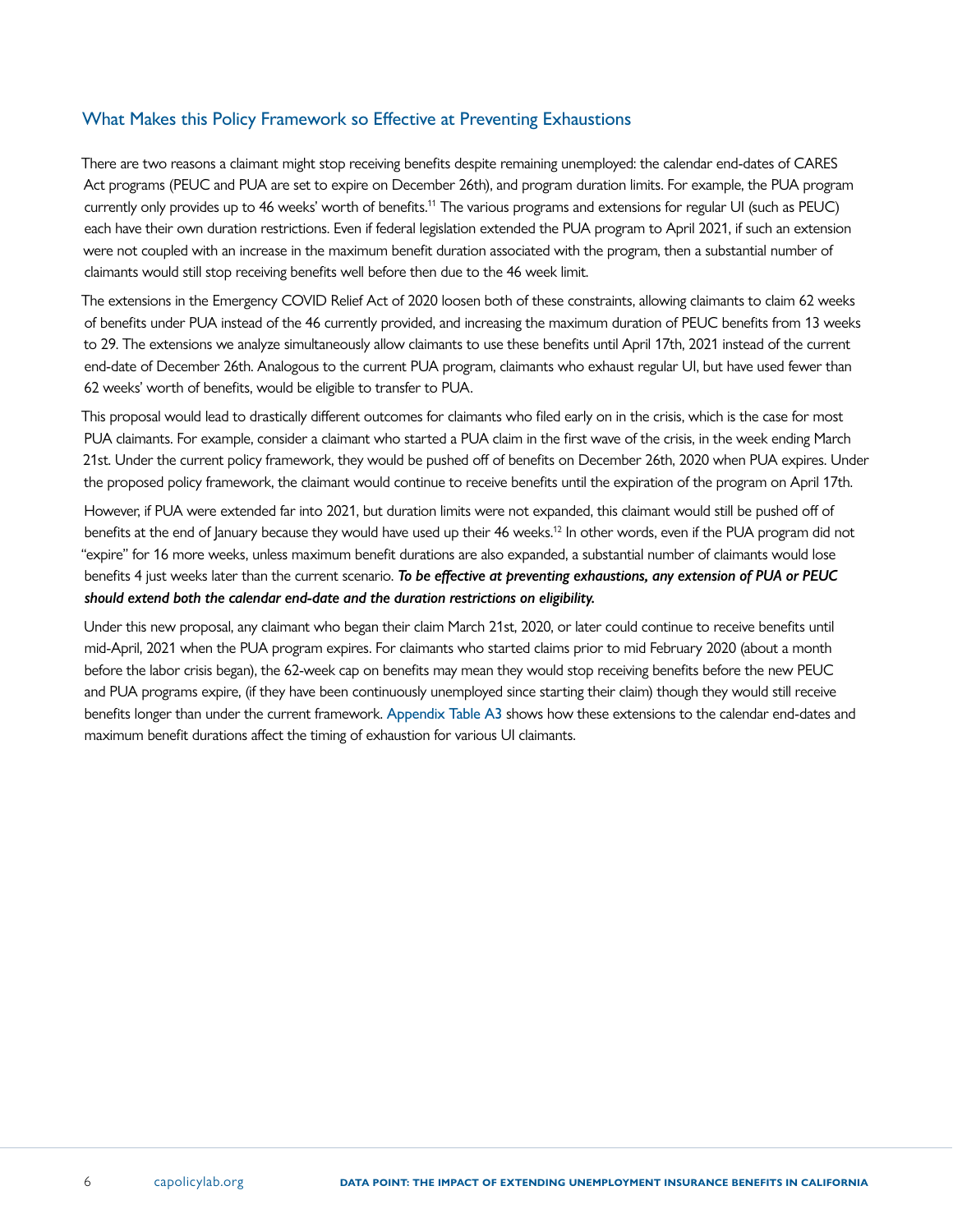<span id="page-6-0"></span>



This projection only includes claimants who are currently receiving UI. It does not include claimants entering the UI system after November 28th.

### Exhaustions Will Drop Dramatically if Congress Extends PUA and PEUC

Figure 4 presents similar projections to those of [1A](#page-1-0) and [Appendix Figure 2](#page-15-0), showing the expected (cumulative) number of current claimants who will still be pushed off of benefits despite both PUA and PEUC being extended. Our projection assumes that the increase in benefit durations would be backdated to the week ending October 3rd (meaning claimants could receive benefits for these weeks retroactively.) Under this framework, the "exhaustion cliffs" we see at the end of the year are effectively pushed back to April and June, giving workers more time to find employment before being pushed off of benefits, while also providing further opportunity for the pandemic to subside and for California's labor market to recover.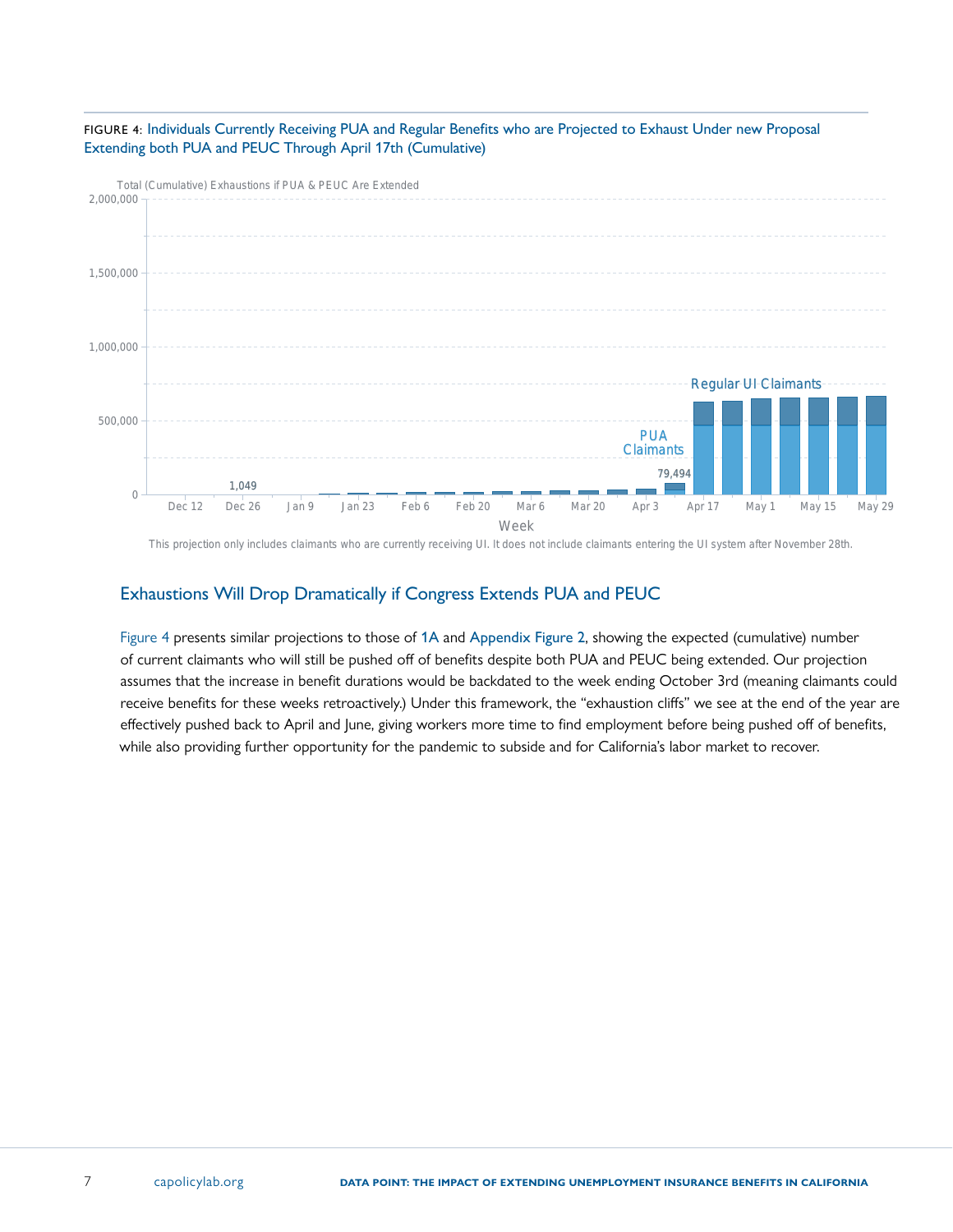FIGURE 5A: Additional Payments Made to Claimants Currently Receiving PUA Benefits Under new Proposal (Cumulative)



Figures 5A and [5B i](#page-8-0)llustrate the number of additional payments provided to *current* UI claimants under the proposed extensions to PUA and PEUC, respectively (relative to the status quo). These benefit payments overwhelmingly go to individuals who would otherwise have fully exhausted their benefits - in many cases leaving them without any other source of income. We project that by the time PUA and PEUC expire (in mid-April), 4.6 million additional payments would be made to claimants currently on regular UI (who would not otherwise receive payments) and 10.1 million additional payments would go to individuals currently on PUA, for a total of over 16 million payments to unemployed Californians. If recent trends in initial claims continue, we expect another 23.7 million payments to go to claimants who have not yet entered (or re-entered) the UI system, but who will in the future. These numbers will continue to rise past the date when these programs expire, since claimants will still be eligible for FED-ED benefits they would have used earlier in the absence of a PEUC extension. (This is dependent on if FED-ED is still available at that point in California, which depends on the evolution of the stock of claimants receiving regular UI benefits.)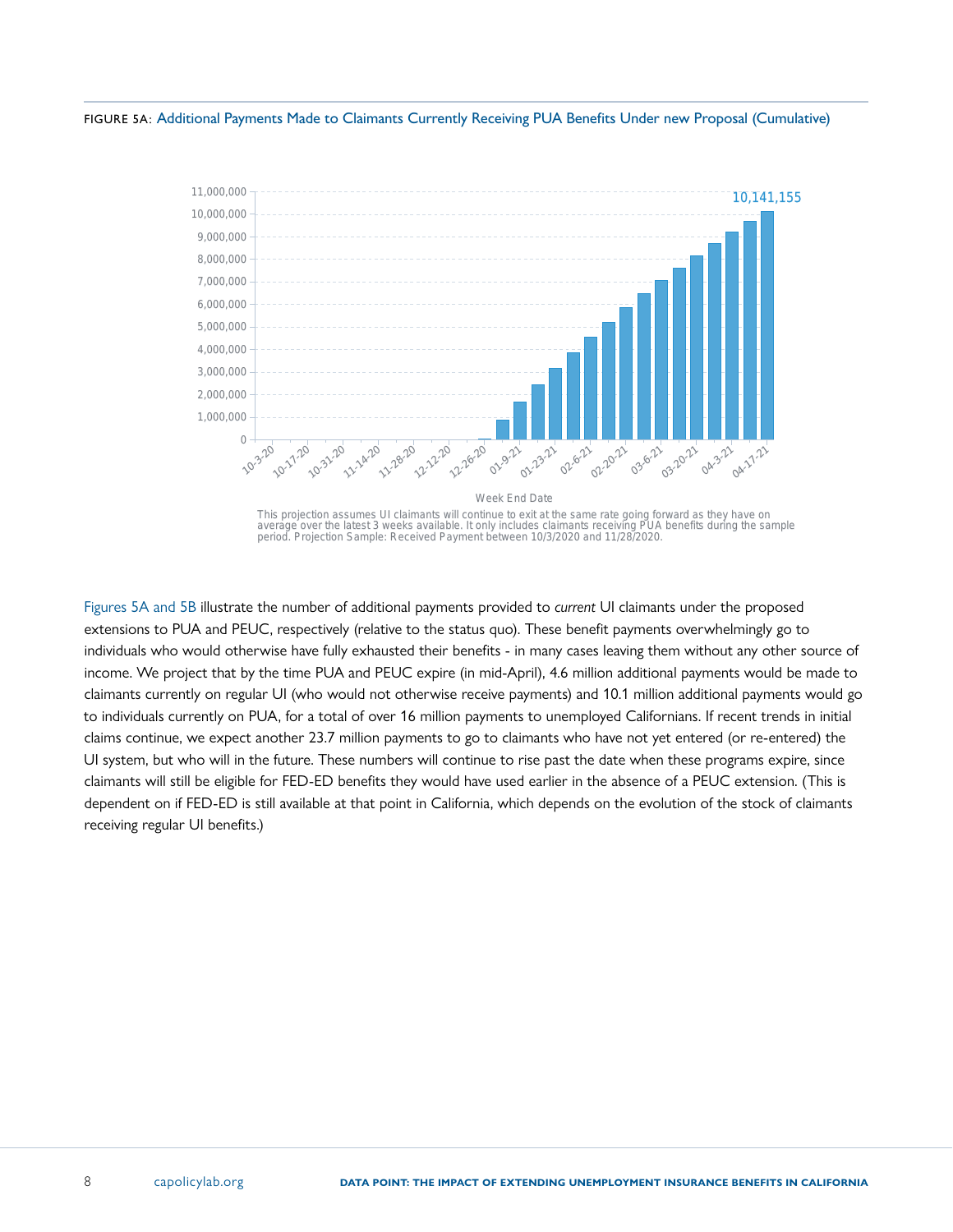<span id="page-8-0"></span>FIGURE 5B: Additional Payments Made to Claimants Currently Receiving Regular UI Benefits Under new Proposal (Cumulative)



Week End Date

This projection assumes UI claimants will continue to exit at the same rate going forward as they have on average over the latest 10 weeks available.<br>It assumes claimants will not exit and then return to UI, and only inclu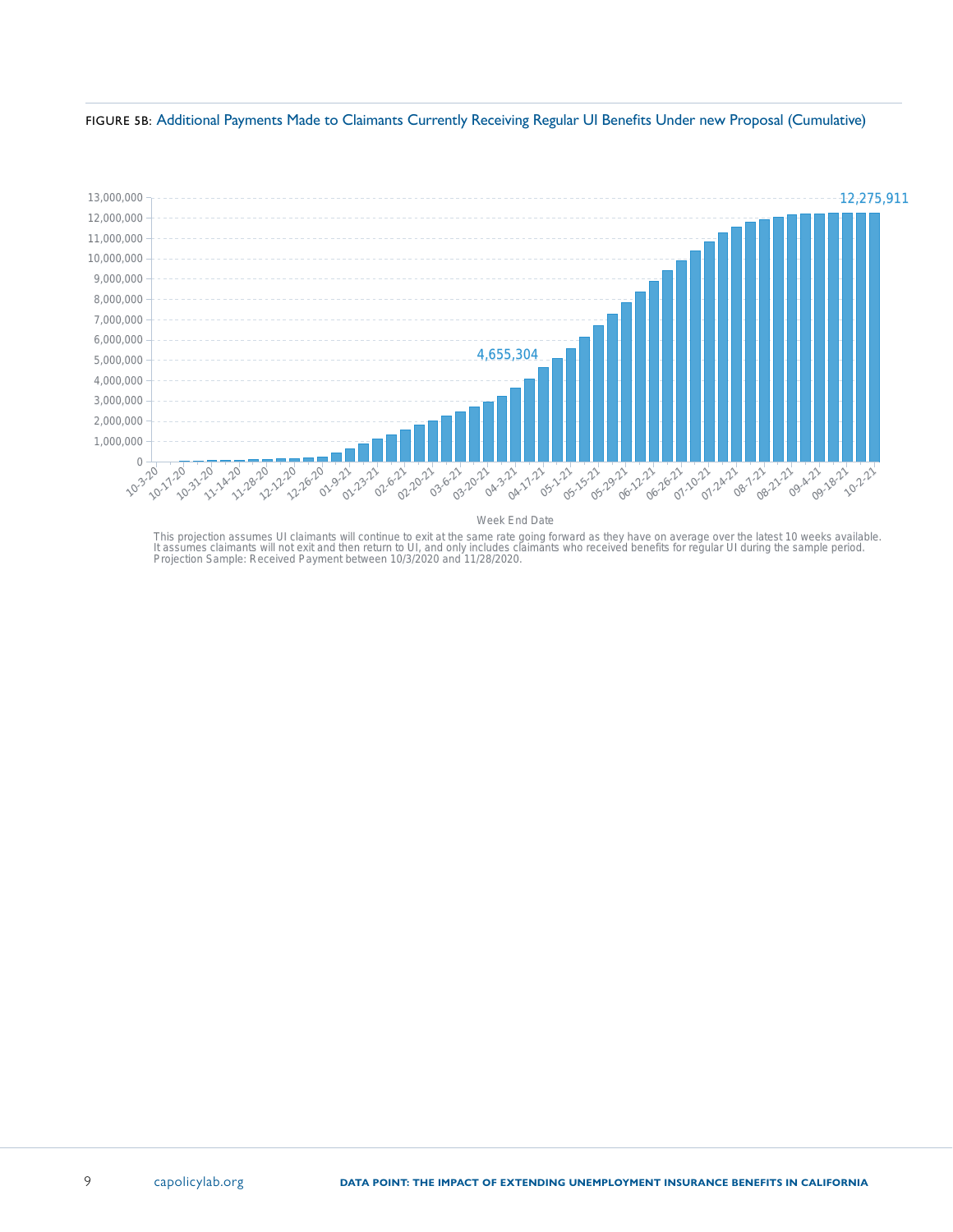

### <span id="page-9-0"></span>FIGURE 6: Total Cumulative Amount Paid to Claimants Currently Receiving Benefits Under the new Proposal

This includes the cost of payments to claimants who are currently on PUA and claimants who are currently on regular UI It assumes claimants will not exit and then return to UI, and only includes claimants who received benefits for regular UI during the sample period.<br>This projection assumes regular UI claimants will continue to exit at the latest 3 weeks available. Projection Sample: Received Payment between 10/3/2020 and 11/28/2020.

### Nearly \$10 Billion in Benefits Paid to Unemployed California By April- if Congress Extends UI Programs

In order to estimate total additional benefits paid as a result of the proposed program extensions, we separately consider claimants currently receiving benefits (during our sample period) and those who we expect to enter the UI system in the future. For claimants currently receiving benefits, we multiply the total number of additional payments (adjusted for expected exits) to regular UI claimants resulting from the program extensions by the expected payment amount for that group, and do the same calculation for PUA claimants. We expect claimants currently on regular UI would receive an average payment amount of \$262, while PUA claimants will receive an average payment of \$252. These are the average benefit amounts in the two weeks directly preceding the start of our projection, in late September. Figure 6 illustrates the cumulative total of these benefits to current claimants, which reaches 4.2 billion dollars by the time PUA and PEUC expire in April. (This number will continue to grow substantially throughout the summer, but forecasting payments further into the future requires stronger assumptions related to the evolution of the labor market and the rate at which UI claimants return to work.) We then add in the benefits paid to claimants entering (or re-entering) into the unemployment insurance system in the future, which are not included in our base projection model. [Appendix Table A1](#page-12-0) illustrates our back-of-the-envelope calculation to estimate the additional costs incurred by these claimants as a result of this policy. We assume recent levels of initial PUA claims will continue into the future, (taking the average over the latest 5 weeks) and adjust for the fact that some of these claimants will later become re-employed. (Assuming a 3.5% exit rate.) We then turn to claimants entering the regular UI system who would receive benefits as a result of the PEUC extension. Since the overwhelming majority of *new* initial claimants would have 26 weeks of benefits to use, and thus not utilize PEUC, we focus on additional claims – those by workers who already opened claims earlier in the year, returned to work, but were then laid off again and reopened their claim. We take the average number of Additional claims in the last 5 weeks of data, and again assume a constant share of these claimants will "exit" the UI system and return to employment. Since many additional claimants will still have some of their 26 weeks' worth of regular UI benefits left when they re-open their claim, adjust this to include only the share we expect to use the PEUC benefits provided by this policy (as opposed to their regular state UI benefits)[.13](#page-11-0) We add those that we expect to receive PEUC benefits between December 26th and April 17th with those who collect PUA benefits, and then assume an average payment amount of \$250 (roughly what we've seen in recent data). Multiplying these together, and summing over weeks provides an estimate of the total amount of benefits paid to future claimants. (\$5.9 billion) Adding the benefits paid to future claimants to those paid to the current stock of claimants (\$3.8 billion), we find that an additional \$9.7 billion in benefits will be paid directly to Californians as a result of these extensions.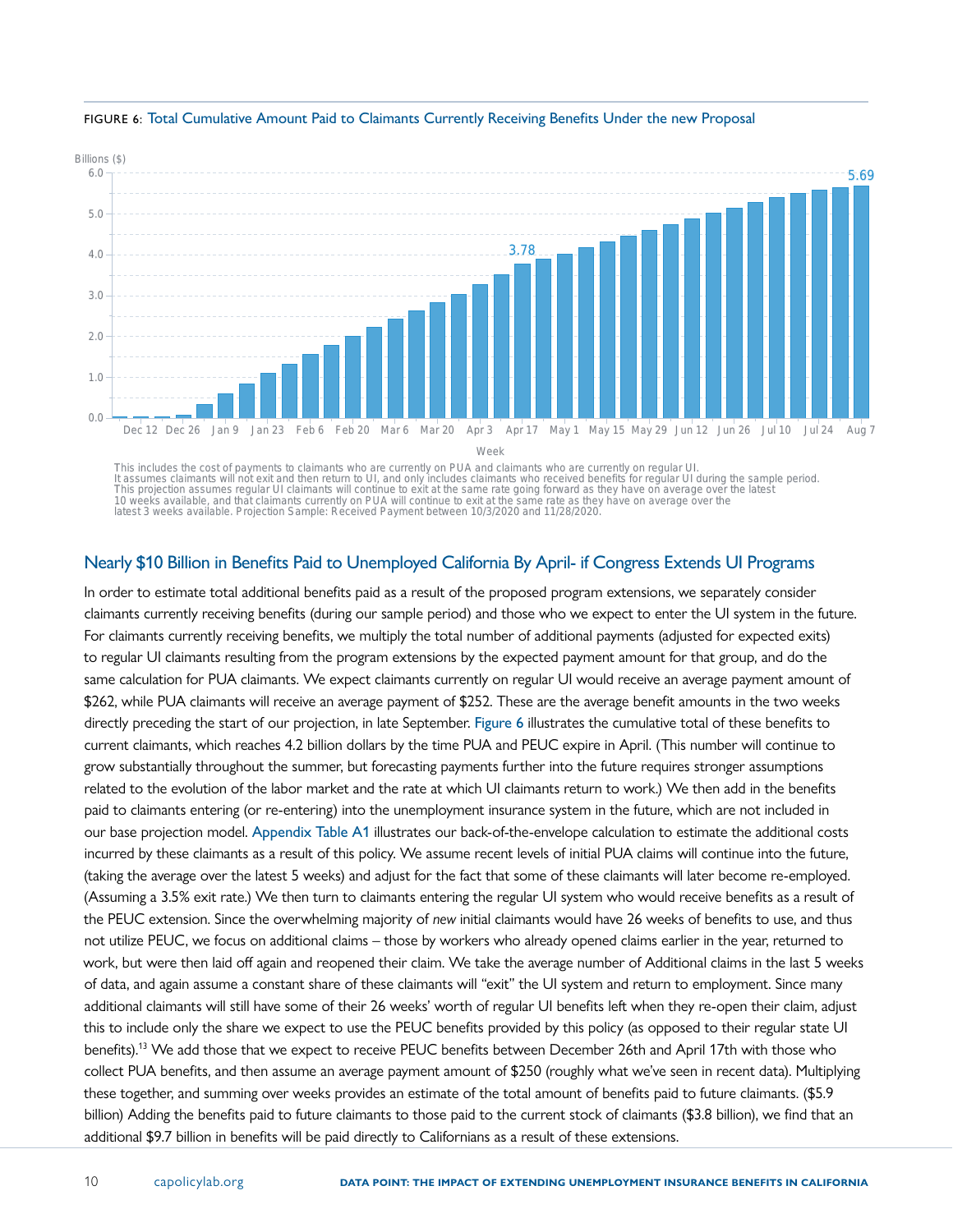#### **Conclusion**

Extending PEUC and PUA will not only provide a lifeline desperately needed by workers facing a resurgent pandemic, statesanctioned lockdowns, and otherwise dismal prospects of employment, but it will also provide a dose of fiscal stimulus which will help to keep struggling business-owners afloat. Given the substantial economic costs associated with long term unemployment (along with the unnecessary hardship it imposes on families), we expect the benefits of such a program to outweigh the costs.

The California Policy Lab has produced these calculations through an ongoing partnership with the Labor Market Information Division of the California Employment Development Department. Any statements should only be attributed to the California Policy Lab, and do not reflect the views of the Labor Market Information Division of the California Employment Development Department. The calculations were performed solely by California Policy Lab. Any errors or omissions are the responsibility of California Policy Lab, not of the Labor Market Information Division of the California Employment Development Department.

*For inquiries about the definitions, methodology, and findings of this policy brief, please contact Till von Wachter. Email: tvwachter@econ.ucla.edu.* 

*To obtain the data tabulations used in this policy brief, please contact: Dr. Muhammad Akhtar, Deputy Division Chief, Labor Market Information Division, California Employment Development Department. Email: Muhammad.Akhtar@edd.ca.gov.*

### Acknowledgments

This research was made possible through support from Arnold Ventures, The James Irvine Foundation, the Smith Richardson Foundation, the Russell Sage Foundation, the Alfred P. Sloan Foundation, the University of California Office of the President Multicampus Research Programs and Initiatives, and the Bylo Chacon Foundation. We also thank the UCLA Social Science Division, the UCLA Vice Chancellor for Research and Creative Activities, the Luskin School of Public Affairs and the California Center for Population Research for their support. We thank Roozbeh Moghadam at EDD and CPL for helpful research support. All errors should be attributed to the authors.

*The California Policy Lab builds better lives through data-driven policy. We are a project of the University of California, with sites at the Berkeley and Los Angeles campuses.* 

*This research publication reflects the views of the authors and not necessarily the views of our funders, our staff, our advisory board, the California Employment Development Department, or the Regents of the University of California.*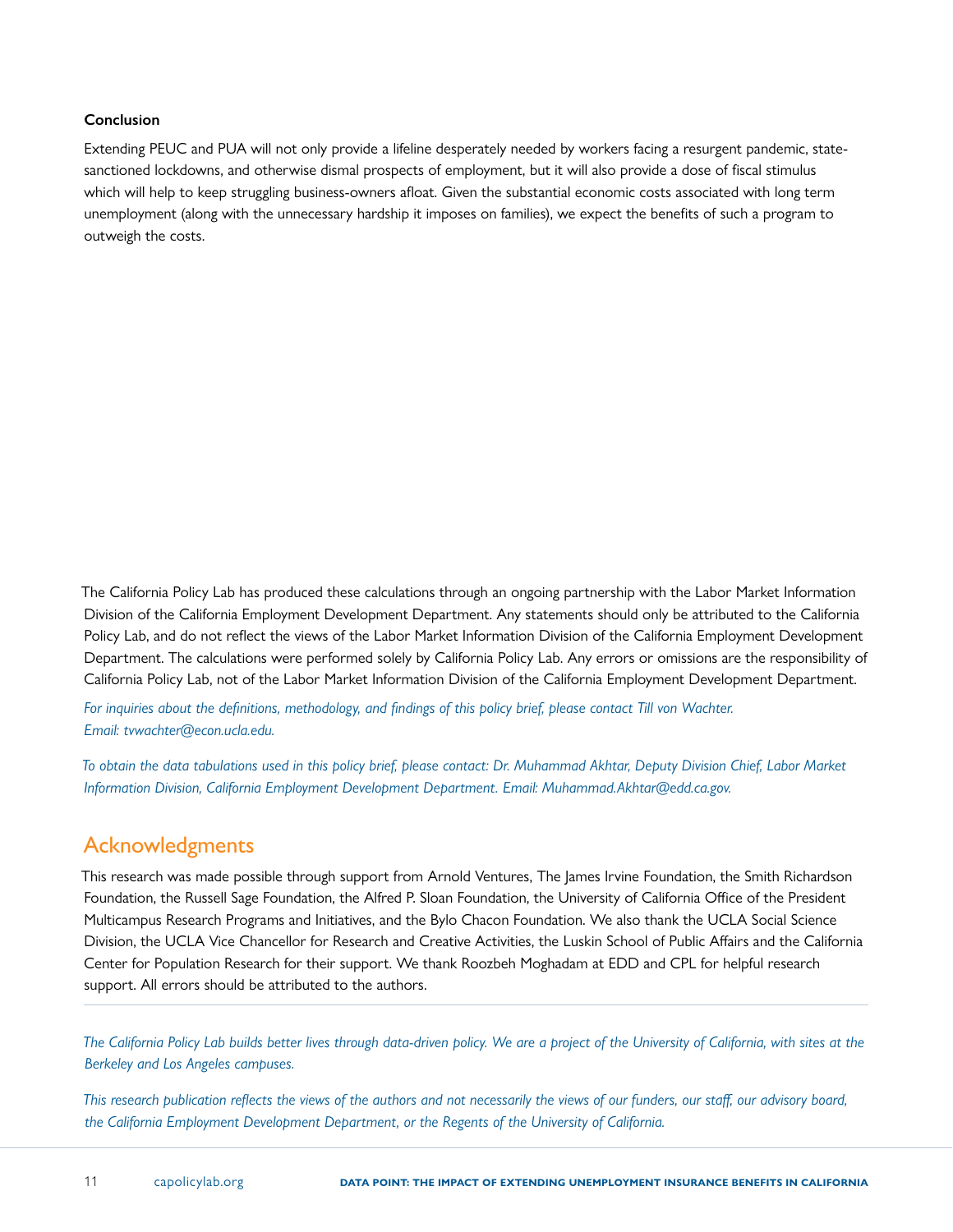#### <span id="page-11-0"></span>Endnotes

- [1](#page-0-0) This estimate is an upward revision of the projection in our November 19th Report, which forecast the exhaustion of individuals who had filed through October 31st. Our revised forecast is larger because it includes claimants who have filed between October 31st and November 28th. Because this projection considers the number of current claimants who exit the unemployment insurance system, but not the number of claimants who might enter (or re-enter) between November 29th and December 26th, 1.1 million individuals should be considered a lower-bound. If, however, exit rates rise above what we have observed in the past, then the number of claimants exhausting could be lower than this projection. Given the surge in COVID-19 cases in the state (and recent government restrictions), this seems less likely.
- [2](#page-0-0) CNBC: [Bipartisan group releases Covid relief bill as Congress faces pressure to send help](https://www.cnbc.com/2020/12/14/coronavirus-stimulus-updates-bipartisan-relief-bill-will-be-released.html) (12/14/2020)
- [3](#page-1-0) Table 10. While a sizable share of claimants did not report their race (and are not included in the table), 43.6% of those who did identified as Hispanic.
- [4](#page-3-0) California reported 2.1 million "continued PUA claims" for the week ending November 7th, nearly 1 million more than the second highest state (New York). <https://www.dol.gov/ui/data.pdf>
- [5](#page-3-0) See: *NPR*: [Nearly 85% Of California Residents To Be Under Stay-At-Home Orders Through Christmas](https://www.npr.org/2020/12/06/943630749/nearly-85-of-california-residents-to-be-under-stay-at-home-orders-through-christ) (12/6/2020) and [State Officials Announce Latest](https://www.cdph.ca.gov/Programs/OPA/Pages/NR20-324.aspx )  [COVID-19 Facts](https://www.cdph.ca.gov/Programs/OPA/Pages/NR20-324.aspx ) (12/5/2020)
- [6](#page-3-0) Census Household Pulse survey, November 11-23. (Author calculations)
- [7](#page-4-0) Under the current policy framework, we project 941,254 PUA exhaustees and 208,024 regular UI exhaustees by February 20th (1,149,278 total). If PUA and PEUC are extended 16 weeks (under the "Gang of 8" proposal), these exhaustions are prevented.
- [8](#page-4-0) \$5.9 billion to claimants currently receiving benefits (Figure 6) and \$4.2 billion to claimants expected to open or re-open claims between November 28th and April 17th, for a total of \$10,122,177,800 billion (Appendix Table 1).
- [9](#page-4-0) We assume a 1.5x multiplier, and then compare the increase in economic activity resulting from the program to 2019 GDP for the state. Taking this fraction and applying Okun's law gives an estimated change in unemployment, which we apply to the size of the state's labor force.
- [10](#page-4-0) 14.7 million payments to claimants currently receiving benefits (including 10.1. million payments to PUA claimants and 4.6 million payments to claimants currently on regular UI) in addition to over 23.7 million payments to claimants who we project to open (or re-open) claims in the future. (Appendix Table 1)
- [11](#page-5-0) These benefits can last longer than 46 calendar weeks if a claimant is receiving partial UI. (I.e., if they are able to work part-time.)
- [12](#page-5-0) Appendix Figure 3 illustrates how these program durations affect claimants who started their claims at various points in the crisis.
- [13](#page-9-0) We estimate this share based on recent trends in the percent of the stock of regular UI claimants who are on extension programs.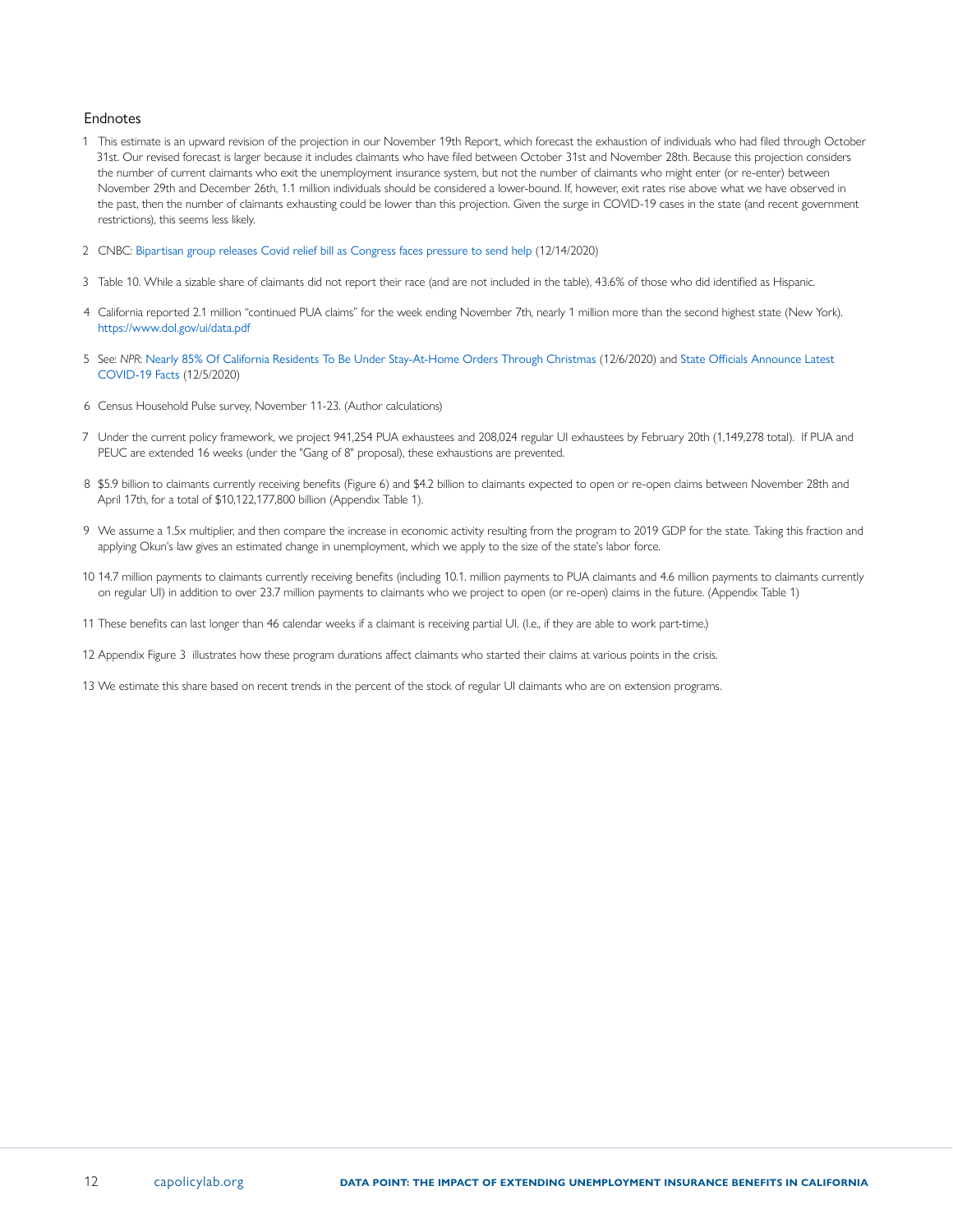#### <span id="page-12-0"></span>APPENDIX TABLE A1: Estimated Cost of Funding New Claimants Entering the UI System After November 28th

| WEEK<br><b>ENDING</b> | <b>INITIAL</b><br><b>CLAIMS</b><br><b>INTO PUA</b> | STOCK OF<br>(NEW) PUA<br><b>CLAIMANTS FOR</b><br>THAT WEEK<br>(ADJUSTED FOR<br>3.5% EXIT RATE) | ADDITIONAL<br><b>CLAIMS FOR</b><br>REGULAR UI | <b>STOCK OF</b><br>REGULAR<br>CLAIMANTS<br>(ADJUSTED<br><b>FOR 3.5%</b><br>EXIT RATE) | % OF<br><b>STOCK</b><br><b>USING</b><br>PEUC | STOCK OF<br>REGULAR<br><b>CLAIMS</b><br><b>USING</b><br>PEUC | AVERAGE<br>PAYMENT<br>AMOUNT (\$) | <b>ESTIMATED COST</b><br>FOR THIS WEEK'S<br>PAYMENTS (\$) | CUMULATIVE<br>COST OF NEW<br>CLAIMANTS (\$) |
|-----------------------|----------------------------------------------------|------------------------------------------------------------------------------------------------|-----------------------------------------------|---------------------------------------------------------------------------------------|----------------------------------------------|--------------------------------------------------------------|-----------------------------------|-----------------------------------------------------------|---------------------------------------------|
| 12/5/2020             | 31,825                                             | 31,825                                                                                         | 150,887                                       | 150,887                                                                               | 64                                           | 96,568                                                       | $\blacksquare$                    | Covered by CARES Act                                      | Covered by CARES Act                        |
| 12/12/2020            | 31,825                                             | 62,536                                                                                         | 150,887                                       | 296,493                                                                               | 65                                           | 192,720                                                      |                                   |                                                           |                                             |
| 12/19/2020            | 31,825                                             | 92,172                                                                                         | 150,887                                       | 437,003                                                                               | 66                                           | 288,422                                                      |                                   |                                                           |                                             |
| 12/26/2020            | 31,825                                             | 120,771                                                                                        | 150,887                                       | 572,595                                                                               | 67                                           | 383,638                                                      |                                   |                                                           |                                             |
| 1/2/2021              | 31,825                                             | 148,369                                                                                        | 150,887                                       | 703,441                                                                               | 68                                           | 478,340                                                      | 250                               | 156,677,268                                               | 156,677,268                                 |
| 1/9/2021              | 31,825                                             | 175,001                                                                                        | 150,887                                       | 829,707                                                                               | 69                                           | 572,498                                                      | 250                               | 186,874,872                                               | 343,552,140                                 |
| 1/16/2021             | 31,825                                             | 200,701                                                                                        | 150,887                                       | 951,555                                                                               | 70                                           | 666,088                                                      | 250                               | 216,697,396                                               | 560,249,536                                 |
| 1/23/2021             | 31,825                                             | 225,502                                                                                        | 150,887                                       | 1,069,137                                                                             | 71                                           | 759,087                                                      | 250                               | 246, 147, 305                                             | 806,396,841                                 |
| 1/30/2021             | 31,825                                             | 249,434                                                                                        | 150,887                                       | 1,182,604                                                                             | 72                                           | 851,475                                                      | 250                               | 275,227,353                                               | 1,081,624,194                               |
| 2/6/2021              | 31,825                                             | 272,529                                                                                        | 150,887                                       | 1,292,100                                                                             | 73                                           | 943,233                                                      | 250                               | 303,940,556                                               | 1,385,564,749                               |
| 2/13/2021             | 31,825                                             | 294,816                                                                                        | 150,887                                       | 1,397,764                                                                             | 74                                           | 1,034,345                                                    | 250                               | 332,290,173                                               | 1,717,854,923                               |
| 2/20/2021             | 31,825                                             | 316,322                                                                                        | 150,887                                       | 1,499,729                                                                             | 75                                           | 1,124,797                                                    | 250                               | 360,279,685                                               | 2,078,134,608                               |
| 2/27/2021             | 31,825                                             | 337,076                                                                                        | 150,887                                       | 1,598,125                                                                             | 76                                           | 1,214,575                                                    | 250                               | 387,912,772                                               | 2,466,047,380                               |
| 3/6/2021              | 31,825                                             | 357,103                                                                                        | 150,887                                       | 1,693,078                                                                             | 77                                           | 1,303,670                                                    | 250                               | 415,193,300                                               | 2,881,240,680                               |
| 3/13/2021             | 31,825                                             | 376,429                                                                                        | 150,887                                       | 1,784,707                                                                             | 78                                           | 1,392,072                                                    | 250                               | 442,125,301                                               | 3,323,365,980                               |
| 3/20/2021             | 31,825                                             | 395,079                                                                                        | 150,887                                       | 1,873,130                                                                             | 79                                           | 1,479,772                                                    | 250                               | 468,712,954                                               | 3,792,078,935                               |
| 3/27/2021             | 31,825                                             | 413,077                                                                                        | 150,887                                       | 1,958,457                                                                             | 80                                           | 1,566,766                                                    | 250                               | 494,960,576                                               | 4,287,039,510                               |
| 4/3/2021              | 31,825                                             | 430,444                                                                                        | 150,887                                       | 2,040,798                                                                             | 81                                           | 1,653,046                                                    | 250                               | 520,872,601                                               | 4,807,912,111                               |
| 4/10/2021             | 31,825                                             | 447,203                                                                                        | 150,887                                       | 2,120,257                                                                             | 82                                           | 1,738,611                                                    | 250                               | 546,453,570                                               | 5,354,365,682                               |
| 4/17/2021             | 31,825                                             | 463,376                                                                                        | 150,887                                       | 2,196,935                                                                             | 83                                           | 1,823,456                                                    | 250                               | 571,708,118                                               | 5,926,073,800                               |

Note: This table only predicts the cost of claimants who we expect to file for benefits in the future, but were not claiming during our sample period (October 3rd -November 28th). "Initial claims into PUA" estimates both new initial and additional PUA claimants (Average of the last 5 weeks of data). We only consider additional claims for regular UI since new initial claimants will generally have 26 (or at least 17) weeks of benefits available to them before transitioning into PEUC. Many claimants filing additional claims for regular UI will still have a portion of the 26 weeks of benefits regular UI provides - thus we only include a fraction of the stock in this calculation. This percentage is based on the share of the stock of regular claimants we have seen in the data for recent weeks.

#### **Total Cost of Additional Benefits Through April 17th is \$9.7 Billion (\$5.9 billion to future claimants + \$3.8 billion to existing claimants)**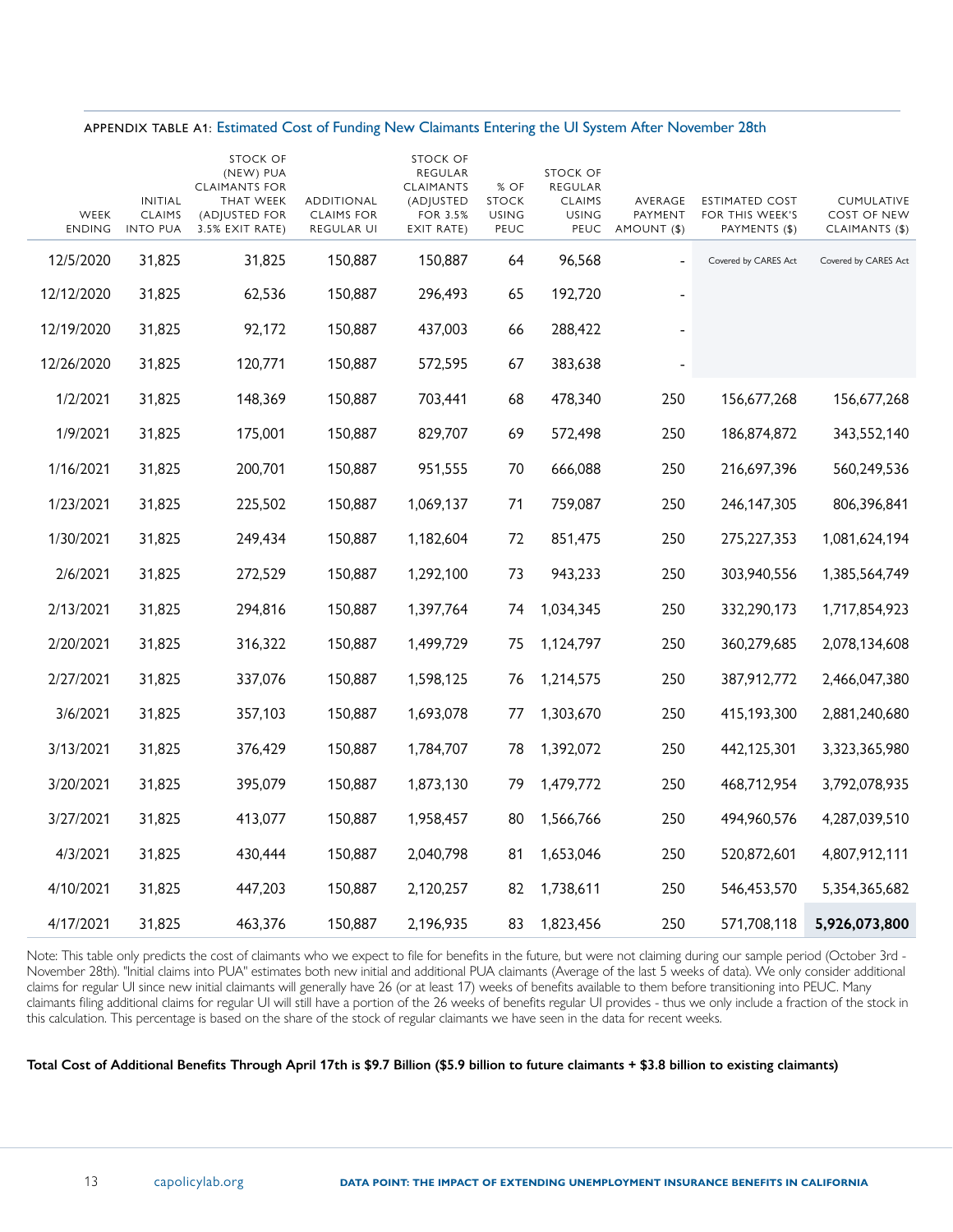APPENDIX TABLE 2A: Individuals Currently Receiving Unemployment Benefits In Each County Who Are Expected to be Pushed off of UI by December 26th

| COUNTY         | <b>TOTAL</b><br>NUMBER OF<br><b>CURRENT</b><br>CLAIMANTS | NUMBER OF<br><b>CLAIMANTS</b><br><b>CURRENTLY ON</b><br>REGULAR UI | NUMBER OF<br><b>CLAIMANTS</b><br>CURRENTLY<br>ON PUA | <b>TOTAL</b><br>NUMBER OF<br><b>INDIVIDUALS</b><br><b>WHO</b><br>WILL LOSE<br><b>BENEFITS</b> | INDIVIDUALS ON<br>REGULAR UI WHO<br>WILL EXHAUST | <b>INDIVIDUALS</b><br>ON PUA WHO<br><b>WILL EXHAUST</b> | PERCENT<br>OF ALL<br><b>CLAIMANTS</b><br>EXHAUSTING |
|----------------|----------------------------------------------------------|--------------------------------------------------------------------|------------------------------------------------------|-----------------------------------------------------------------------------------------------|--------------------------------------------------|---------------------------------------------------------|-----------------------------------------------------|
| Los Angeles    | 1,252,121                                                | 817,295                                                            | 434,826                                              | 321,889                                                                                       | 57,104                                           | 264,785                                                 | 25.7                                                |
| San Diego      | 309,281                                                  | 215,384                                                            | 93,897                                               | 76,502                                                                                        | 14,460                                           | 62,042                                                  | 24.7                                                |
| Orange         | 302,036                                                  | 207,354                                                            | 94,682                                               | 76,864                                                                                        | 12,954                                           | 63,910                                                  | 25.4                                                |
| Riverside      | 247,859                                                  | 162,607                                                            | 85,252                                               | 66,384                                                                                        | 12,008                                           | 54,376                                                  | 26.8                                                |
| San Bernardino | 229,421                                                  | 140,224                                                            | 89,196                                               | 65,809                                                                                        | 10,853                                           | 54,956                                                  | 28.7                                                |
| Sacramento     | 152,176                                                  | 94,773                                                             | 57,403                                               | 42,238                                                                                        | 7,364                                            | 34,874                                                  | 27.8                                                |
| Alameda        | 152,431                                                  | 104,663                                                            | 47,767                                               | 35,356                                                                                        | 6,693                                            | 28,663                                                  | 23.2                                                |
| Fresno         | 95,015                                                   | 61,809                                                             | 33,206                                               | 28,080                                                                                        | 6,304                                            | 21,776                                                  | 29.6                                                |
| Santa Clara    | 132,466                                                  | 99,474                                                             | 32,992                                               | 26,968                                                                                        | 5,875                                            | 21,093                                                  | 20.4                                                |
| Kern           | 90,493                                                   | 55,662                                                             | 34,831                                               | 26,258                                                                                        | 5,703                                            | 20,555                                                  | 29.0                                                |
| Contra Costa   | 101,820                                                  | 67,300                                                             | 34,520                                               | 25,952                                                                                        | 4,373                                            | 21,579                                                  | 25.5                                                |
| San Joaquin    | 72,838                                                   | 46,928                                                             | 25,911                                               | 20,329                                                                                        | 4,337                                            | 15,992                                                  | 27.9                                                |
| San Francisco  | 89,904                                                   | 65,783                                                             | 24,120                                               | 18,630                                                                                        | 3,862                                            | 14,768                                                  | 20.7                                                |
| Imperial       | 23,965                                                   | 18,274                                                             | 5,690                                                | 6,762                                                                                         | 3,375                                            | 3,387                                                   | 28.2                                                |
| Tulare         | 41,215                                                   | 27,455                                                             | 13,760                                               | 11,361                                                                                        | 2,985                                            | 8,376                                                   | 27.6                                                |
| Ventura        | 65,291                                                   | 44,905                                                             | 20,386                                               | 15,817                                                                                        | 2,929                                            | 12,888                                                  | 24.2                                                |
| Stanislaus     | 47,195                                                   | 28,999                                                             | 18,196                                               | 15,094                                                                                        | 2,793                                            | 12,301                                                  | 32.0                                                |
| San Mateo      | 54,591                                                   | 41,050                                                             | 13,541                                               | 10,051                                                                                        | 1,973                                            | 8,078                                                   | 18.4                                                |
| Monterey       | 29,547                                                   | 22,526                                                             | 7,021                                                | 6,383                                                                                         | 1,905                                            | 4,478                                                   | 21.6                                                |
| Solano         | 38,631                                                   | 24,595                                                             | 14,036                                               | 9,729                                                                                         | 1,620                                            | 8,109                                                   | 25.2                                                |
| Merced         | 20,356                                                   | 12,730                                                             | 7,626                                                | 5,921                                                                                         | 1,395                                            | 4,526                                                   | 29.1                                                |
| Sonoma         | 34,446                                                   | 22,688                                                             | 11,758                                               | 9,409                                                                                         | 1,314                                            | 8,095                                                   | 27.3                                                |
| Santa Barbara  | 26,424                                                   | 17,862                                                             | 8,561                                                | 7,162                                                                                         | 1,248                                            | 5,914                                                   | 27.1                                                |
| Santa Cruz     | 18,944                                                   | 12,710                                                             | 6,234                                                | 5,284                                                                                         | 982                                              | 4,302                                                   | 27.9                                                |
| Placer         | 22,793                                                   | 14,231                                                             | 8,562                                                | 6,219                                                                                         | 904                                              | 5,315                                                   | 27.3                                                |

Note: Current claimants defined as the number of individuals who received payment for benefits between October 3rd, 2020 and November 28th, 2020. Each individual is only in one group (PUA or regular). This table was revised on 12/23/2020.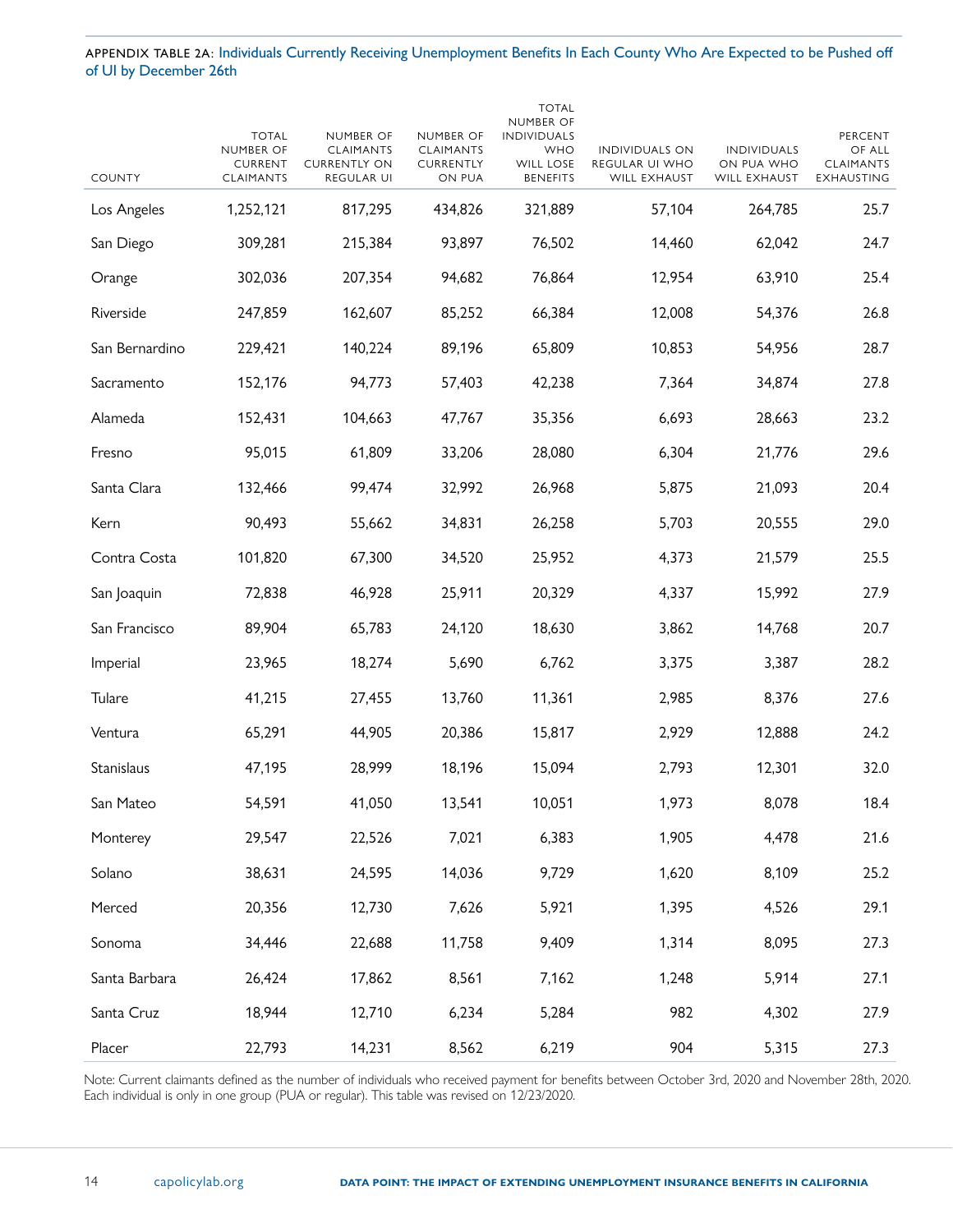APPENDIX TABLE 2B: Individuals Currently Receiving Unemployment Benefits In Each County Who Are Expected to be Pushed off of UI by December 26th

| <b>COUNTY</b>   | <b>TOTAL</b><br>NUMBER OF<br><b>CURRENT</b><br><b>CLAIMANTS</b> | NUMBER OF<br><b>CLAIMANTS</b><br><b>CURRENTLY ON</b><br>REGULAR UI | NUMBER OF<br><b>CLAIMANTS</b><br>CURRENTLY<br>ON PUA | <b>TOTAL</b><br>NUMBER OF<br><b>INDIVIDUALS</b><br><b>WHO</b><br><b>WILL LOSE</b><br><b>BENEFITS</b> | <b>INDIVIDUALS ON</b><br>REGULAR UI WHO<br>WILL EXHAUST | <b>INDIVIDUALS</b><br>ON PUA WHO<br>WILL EXHAUST | PERCENT<br>OF ALL<br><b>CLAIMANTS</b><br>EXHAUSTING |
|-----------------|-----------------------------------------------------------------|--------------------------------------------------------------------|------------------------------------------------------|------------------------------------------------------------------------------------------------------|---------------------------------------------------------|--------------------------------------------------|-----------------------------------------------------|
| Yolo            | 11,203                                                          | 7,056                                                              | 4,147                                                | 3,226                                                                                                | 659                                                     | 2,567                                            | 28.8                                                |
| <b>Butte</b>    | 14,511                                                          | 7,705                                                              | 6,806                                                | 5,099                                                                                                | 649                                                     | 4,450                                            | 35.1                                                |
| San Luis Obispo | 16,422                                                          | 10,277                                                             | 6,145                                                | 4,531                                                                                                | 621                                                     | 3,910                                            | 27.6                                                |
| Marin           | 16,262                                                          | 9,876                                                              | 6,386                                                | 5,041                                                                                                | 594                                                     | 4,447                                            | 31.0                                                |
| Kings           | 8,795                                                           | 5,124                                                              | 3,671                                                | 2,462                                                                                                | 565                                                     | 1,897                                            | 28.0                                                |
| El Dorado       | 10,745                                                          | 6,242                                                              | 4,504                                                | 3,788                                                                                                | 518                                                     | 3,270                                            | 35.3                                                |
| Shasta          | 10,712                                                          | 5,158                                                              | 5,554                                                | 4,376                                                                                                | 467                                                     | 3,909                                            | 40.9                                                |
| Madera          | 9,028                                                           | 5,142                                                              | 3,887                                                | 2,590                                                                                                | 444                                                     | 2,146                                            | 28.7                                                |
| Sutter          | 6,119                                                           | 3,462                                                              | 2,657                                                | 2,032                                                                                                | 370                                                     | 1,662                                            | 33.2                                                |
| Humboldt        | 9,750                                                           | 4,318                                                              | 5,432                                                | 4,172                                                                                                | 353                                                     | 3,819                                            | 42.8                                                |
| Nevada          | 6,711                                                           | 3,027                                                              | 3,684                                                | 2,916                                                                                                | 242                                                     | 2,674                                            | 43.5                                                |
| Napa            | 8,862                                                           | 6,397                                                              | 2,464                                                | 1,172                                                                                                | 239                                                     | 933                                              | 13.2                                                |
| Yuba            | 5,373                                                           | 2,173                                                              | 3,200                                                | 2,175                                                                                                | 220                                                     | 1,955                                            | 40.5                                                |
| Mendocino       | 5,681                                                           | 2,676                                                              | 3,004                                                | 2,174                                                                                                | 219                                                     | 1,955                                            | 38.3                                                |
| Lake            | 4,996                                                           | 1,794                                                              | 3,203                                                | 2,501                                                                                                | 192                                                     | 2,309                                            | 50.1                                                |
| San Benito      | 3,018                                                           | 2,081                                                              | 937                                                  | 804                                                                                                  | 143                                                     | 661                                              | 26.6                                                |
| Tuolumne        | 2,915                                                           | 1,227                                                              | 1,687                                                | 1,333                                                                                                | 97                                                      | 1,236                                            | 45.7                                                |
| Tehama          | 3,210                                                           | 1,254                                                              | 1,956                                                | 1,056                                                                                                | 60                                                      | 996                                              | 32.9                                                |
| Calaveras       | 2,168                                                           | 740                                                                | 1,427                                                | 1,158                                                                                                | 56                                                      | 1,102                                            | 53.4                                                |
| Siskiyou        | 1,967                                                           | 474                                                                | 1,493                                                | 1,110                                                                                                | 51                                                      | 1,059                                            | 56.4                                                |
| Colusa          | 617                                                             | 412                                                                | 206                                                  | 129                                                                                                  | 42                                                      | 87                                               | 20.9                                                |
| Amador          | 1,482                                                           | 630                                                                | 851                                                  | 643                                                                                                  | 26                                                      | 617                                              | 43.4                                                |
| Del Norte       | 1,045                                                           | 176                                                                | 869                                                  | 641                                                                                                  | 17                                                      | 624                                              | 61.3                                                |
| Mono            | 702                                                             | 517                                                                | 185                                                  | 108                                                                                                  | 17                                                      | 91                                               | 15.4                                                |
| Mariposa        | 746                                                             | 270                                                                | 475                                                  | 323                                                                                                  | 12                                                      | 311                                              | 43.3                                                |

Note: Current claimants defined as the number of individuals who received payment for benefits between October 3rd, 2020 and November 28th, 2020. Each individual is only in one group (PUA or regular).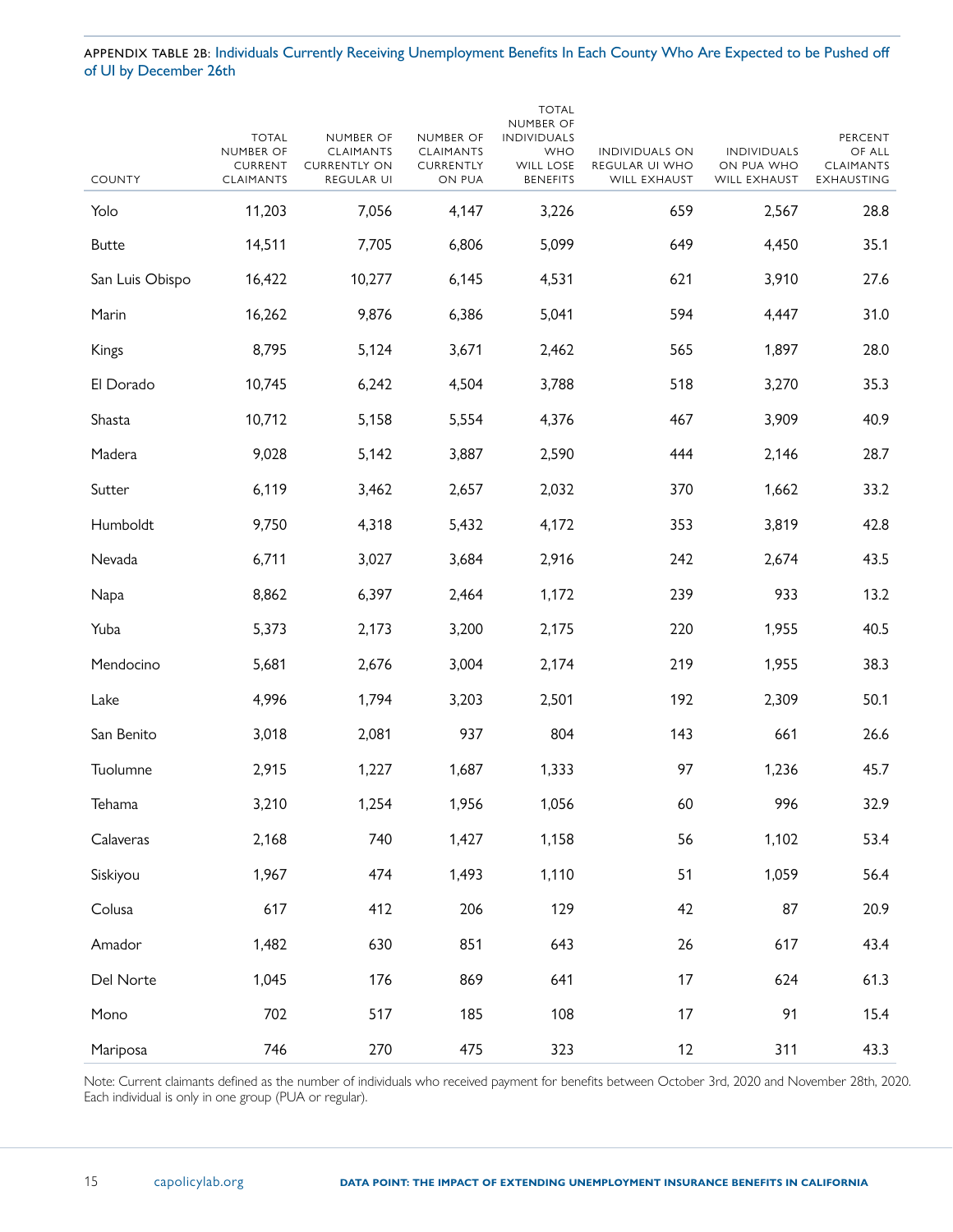<span id="page-15-0"></span>APPENDIX FIGURE 1: Percent of Individuals Currently Receiving Unemployment Benefits In Each County Who Are Expected to be pushed off of UI benefits by December 26th



Top 20 Counties (in terms of projected exhaustees) only. This figure does not include claimants currently on PUA.



APPENDIX FIGURE 2: Individuals Currently Receiving Regular UI Benefits Projected to Exhaust Under the Current Policy Framework (Cumulative)

#### Week End Date

This projection assumes claimants who have used partial UI since certifying will continue to use Partial UI at the same rate.<br>It assumes claimants will not exit and then return to UI, and only includes claimants who receiv Projection Sample: Received Payment between 10/3/2020 and 11/28/2020.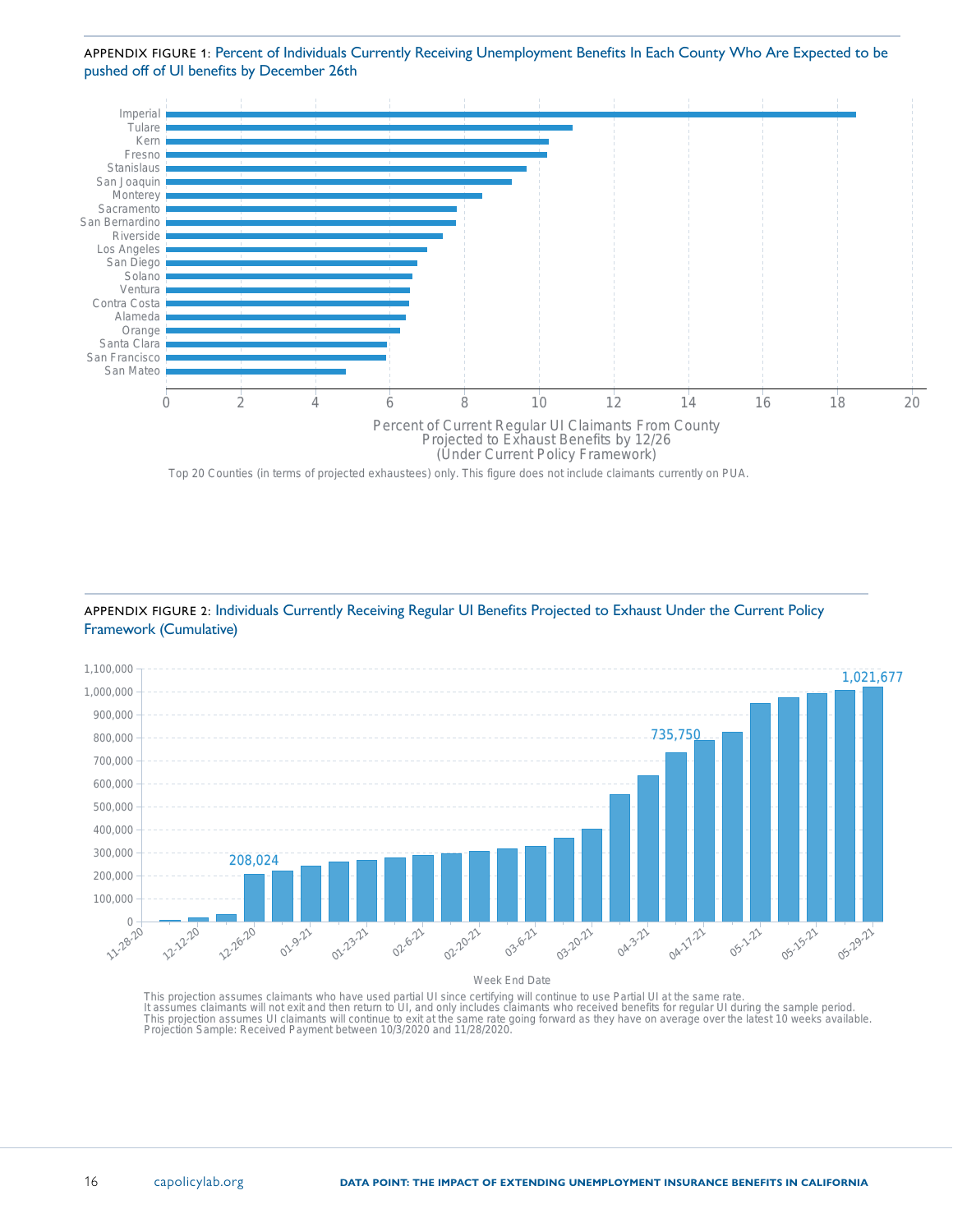#### <span id="page-16-0"></span>APPENDIX FIGURE 3: Percent of Individuals Currently Receiving Unemployment Benefits From Each Industry Who Are Expected to be pushed off of UI benefits by December 26th



(a) Full Names of Sectors: Administrative Support, Waste Management, and Remediation.<br>Agriculture, Forestry, Fishing, and Hunting. Professional, Scientific, and Technical Services.<br>Data does not include claimants receiving